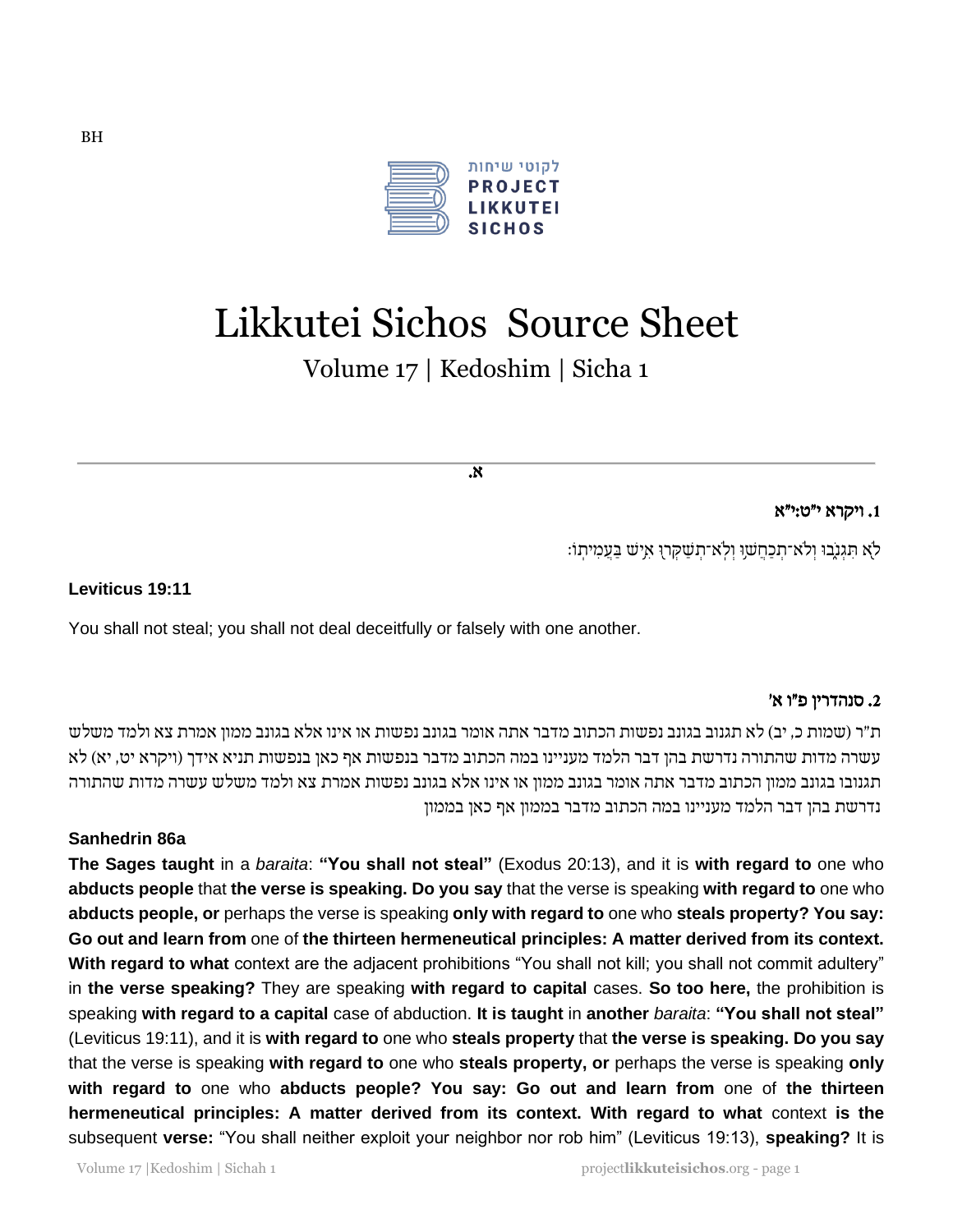speaking **with regard to property. So too here,** the verse is speaking **with regard to property.**

## .3 מסכת שמחות ב':י"א

הרוגי מלכות אין מונעין מהן כל דבר מאימתי מתחילין למנות להם משעה שנתייאשו מלשאול אבל לא מלגנוב שכל הגונב הרי זה שופך דמים ולא שופך דמים בלבד אלא כאילו עובד עבודת כוכבים וכו׳:

## **Tractate Semachot 2:11**

We do not withhold mourning rites from those executed by the Government *(i.e. the occupying power, viz. the Romans.)*

When do we begin to count [the days of mourning] for them? *Usually this begins from the moment the grave is filled in, but here the body of the victim was not handed over to the family for burial.* From the time that [the relatives] despaired in their appeal [for the body to be delivered to them for burial], but not [given up the hope] of stealing it. For he who steals is as if he shed blood, and not only is he as if he had shed blood, but also as if he worshipped idols, etc.

## ב.

#### .4 דברים י״ג : י״ג - י״ט

כִּי־תִשְׁמַע בְּאַחַת עָרָיֹךְ אֲשָר ה' אֱלקֶיךְ נֹתֵן לְךָ לָשֶׁבֶת שָׁם לֵאמְר: יָצְאוֹ אֲנָשִיִם בְּנֵי־בְלִיַעַל מִקִּךְבֶּךְ וַיַּדְיֶחוּ אֶת־יֹשָׁבֵי עִירָם לֵאמֹרֵ ָ ָ ָ נַלְלָה וְנַעַבְדֶה אֱלֹקִים אֲחֵרִים אֲשֶר לֹא־יְדַעְתֶם: וְדַרַשְׁתָ וְחָקַרְתָ וְשָׁאַלְתָ הֵיטֵב וְהִנֶה אֱמָת נָכון הַדָּבָר נֶעֶשְׂתָה הַתוֹעֵבֶה הַזאת בְּקִרְבֵּךְ: ַהְכֵּה תַכֶּה אֶת־יִשְׁבֵי הַעִיר ההוא [הַהִיָּא] לִפִי־חֲרֵב הַחֲרֶם אֹתָהּ וְאֵת־כָּל־אֲשֶׁר־בַּהְ וְאֵת־בְּהָמְתַּהְ לִפְי־חֲרֵב: וְאֶת־כָּל־שָׁלָלַהּ תִּקְבֹּץ אֶל־ תוך רְחֹבָה וְשָרַפְהָ בָאֵשׁ אֶת־הָעִיר וְאֶת־כָל־שְלָלָה כָּלִיל לַה׳ אֱלֹקֶיֶךְ וְהָיְתָה הֵלֵל לֹא תִבְּנֶה עִוד: וְלְא־יִדְבַק בְּיָדְרֶ מְאוָמָה מִן־ ֖֖֧֖֚֚֚֚֚֚֚֚֝֝֓֡֓֓֡֓֓֡֓֓֡֓֓֡֓֓֡֓֡֓ הַחֲרָם לְמַעַןْ יָשׂוּב ה' מַחֲרוֹן אַפוֹ וְנֶתו־לִךְ רַחֲמִים וְרֶחַמְךָ וְהִרְבֶּךְ כִּאֲשֶׁרָ נִשְׁבַעַ לַאֲבֹתֶיךָ: כְּי תִשְׁמַע בְּקוֹל ה' אֱלֹקֶיךָ לִשְׁמֹר אֶת־כָּל־ ָ ָ ֖֧֖֖֖֧֧ׅ֧ׅ֚֚֚֚֚֚֚֚֚֝֝֓֜֓֡֓֜֓֡֓֡֓֡֬ ֖֖֖֖֖֧ׅ֖֧ׅ֖ׅ֖֧ׅ֧֚֚֚֚֚֚֚֚֚֚֚֚֚֚֚֚֚֚֚֚֚֚֝֝֝֝֓֝ ִמְצְוֹתָיו אֲשֶׁרֶ אָנִכְי מְצַוְךָ הַלֶּם לַעֲשׂוֹת הַיָּשָׁר בְּעֵינֵי ה' אֱלֹקֶיךָ: ָ

## **Deuteronomy 13:13-19**

If you hear it said, of one of the towns that Hashem your G-d is giving you to dwell in, that some scoundrels from among you have gone and subverted the inhabitants of their town, saying, "Come let us worship other G-ds"—whom you have not experienced— you shall investigate and inquire and interrogate thoroughly. If it is true, the fact is established—that abhorrent thing was perpetrated in your midst— put the inhabitants of that town to the sword and put its cattle to the sword. Doom it and all that is in it to destruction: gather all its spoil into the open square, and burn the town and all its spoil as a holocaust to Hashem your G-d. And it shall remain an everlasting ruin, never to be rebuilt. Let nothing that has been doomed stick to your hand, in order that Hashem may turn from His blazing anger and show you compassion, and in His compassion increase you as He promised your fathers on oath— for you will be heeding Hashem your G-d, obeying all His commandments that I enjoin upon you this day, doing what is right in the sight of Hashem your G-d.

## ב.

## .5 משנה סנהדרין קי"א ב'

וְלֹא יִדְבַּק בְּיָדְךָ מְאוּמָה מִן הַחֵרֶם (שם), שֶׁכָּל זְמַן שָׁהְרְשָׁעִים בָּעוֹלָם, חֲרוֹן אַף בָּעוֹל<br>אָבְדוּ רְשָׁעִים מִן הָעוֹלָם, נִסְתַּלֵק חֲרוֹן אַף מִן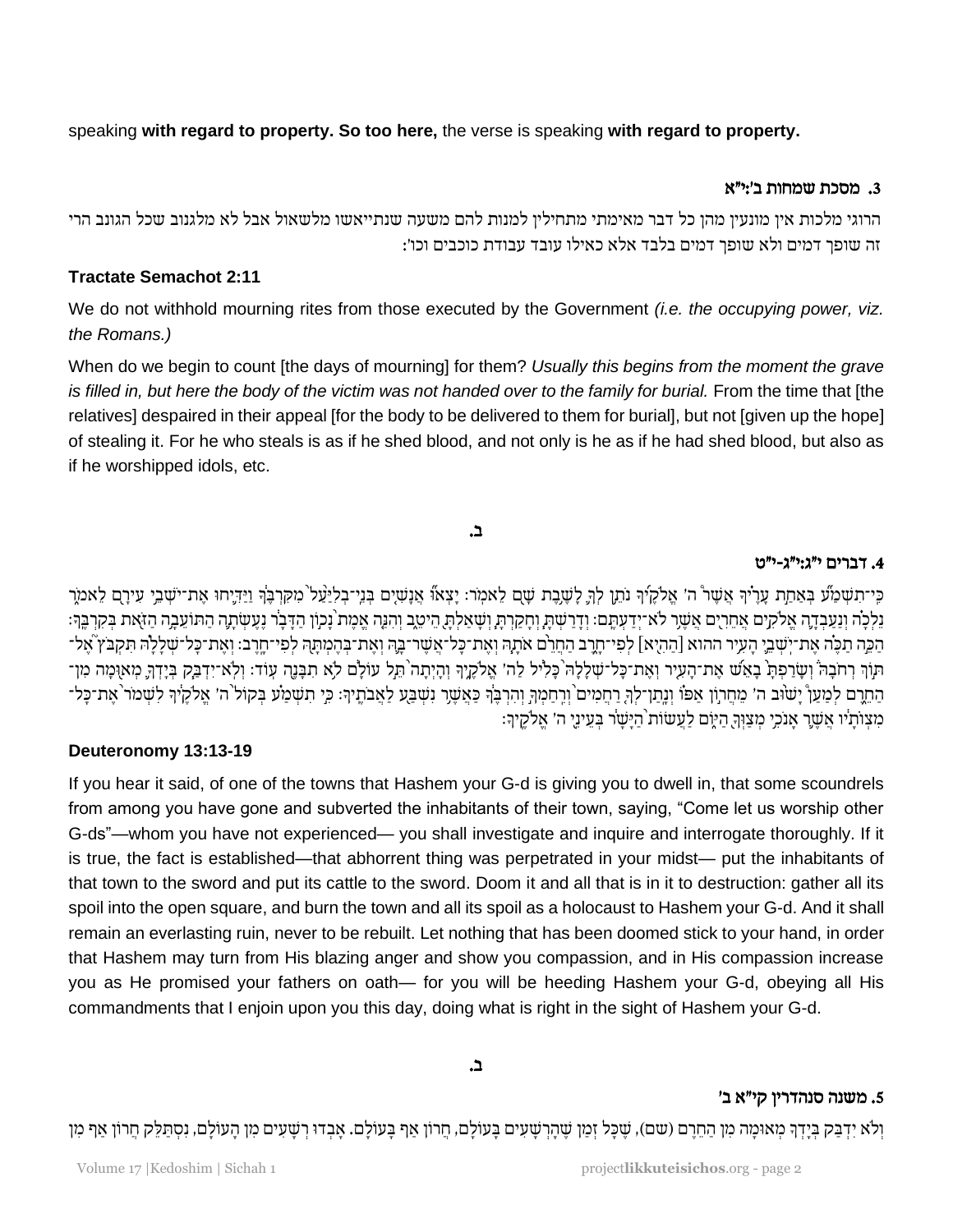ָהע וָלם: גמרא: מאן רשעים אמר רב יוסף גנבי

## **Mishneh Tractate Sanhedrin 111b**

**"And there shall cleave nothing of that which was devoted to your hand"** (Deuteronomy 13:18). This teaches that **as long as the wicked** exist **in the world,** there is **wrath in the world;** once **the wicked are eliminated from the world, wrath leaves the world.**

**Gemara:** Who are these wicked people mentioned in the mishna? Rav Yosef said: They are thieves.

#### ג.

## .6 סנהדרין קי״ג ב '

ת"ר רשע בא לעולם חרון בא לעולם שנא' (משלי יח, ג) בבא רשע בא גם בוז ועם קלון חרפה רשע אבד מן העולם טובה באה לעולם שנא' (משלי יא, י) ובאבוד רשעים רנה צדיק נפטר מן העולם רעה באה לעולם שנאמר (ישעיהו נז, א) הצדיק אבד ואין איש שם על לב ואנשי חסד נאספים באין מבין כי מפני הרעה נאסף הצדיק צדיק בא לעולם טובה באה לעולם שנאמר )בראשית ה, כט) זה ינחמנו ממעשינו ומעצבון ידינו:

## **Sanhedrin 113b**

"**The Sages taught** in a *baraita*: When **a wicked** person **comes into the world, wrath comes into the world, as it is stated: "When the wicked comes into the world, contempt also comes, and with ignominy, reproach"** (Proverbs 18:3). When **a wicked** person **is eliminated from the world, good comes into the world, as it is stated: "And when the wicked perish there is jubilation"** (Proverbs 11:10). When **a righteous** person **passes from the world, evil comes into the world, as it is stated: "The righteous perishes and no man lays it to heart; and merciful men are taken, none understand that due to the evil the righteous is taken"** (Isaiah 57:1) When **a righteous** person **comes into the world, good comes into the world** with him, **as it is stated** with regard to Noah: **"This is one who shall comfort us for our work and the toil of our hands"** (Genesis 5:29).

## ו.

# 7. משנה תורה, הלכות סנהדרין והעונשין המסורין להם י״ח:ב׳

ָכֶּל לָאו שֶׁאֵין בּוֹ מַעֲשֶׂה אֵין לוֹקִין עַלָיו חוּץ מִנְשָׁבַּע וּמֵימֶר וּמִקַלֶּל אֶת חֲבָרוֹ בִּשָׁם. וְכָל לָאו שֵׁנִּתַּן לְאַזְהַרַת מִיתַת בֵּית דִּין כְּגוֹן לֹא תִּנְאָף לא תַּעֲשֶׂה מְלָאכָה בְּשַׁבָּת אֵין לוֹקִין עָלָיו. וְכָל לָאו שֶׁנִּתָּן לְתַשְׁלוּמִין כְּגוֹן לֹא תִּגְזל וְלֹא תִגְנֹב אֵין לוֹקִין עָלָיו. וְכָל לָאו שֵׁנִּתַּק לַעֲשֵׂה כְּגוֹן לֹא תִקַּח הָאֵם עַל הַבָּנִים לֹא תְכַלֶּה פְּאַת שָדְךָ אֵין לוֹקִין עָלָיו אֶלְא אִם לֹא קִיֵּם עֲשַׂה שֶׁבָּהֶן. וְכָל לְאו שֶׁבִּכְלָלוֹת אֵין לוֹקִין עַלַיו. וּשָׁאַר כַּל הַלַּאוִין שֵׁבַּתּוֹרַה לוֹקִין עֵלֶיהֵן:

## **Mishneh Torah, The Laws of the Courts and the Penalties placed under their Jurisdiction 18:2**

Whenever a prohibition does not involve a deed, it is not punishable by lashes except for a person who takes a false oath, a person who transfers the sanctity of one sacrificial animal to another, and one who curses a colleague using G-d's name. Similarly, any prohibition punishable by execution by the court, e.g., "Do not commit adultery," or do not perform labor on the Sabbath is not punishable by lashes.

Whenever a prohibition requires financial recompense, e.g., "Do not rob," or "Do not steal," it is not punishable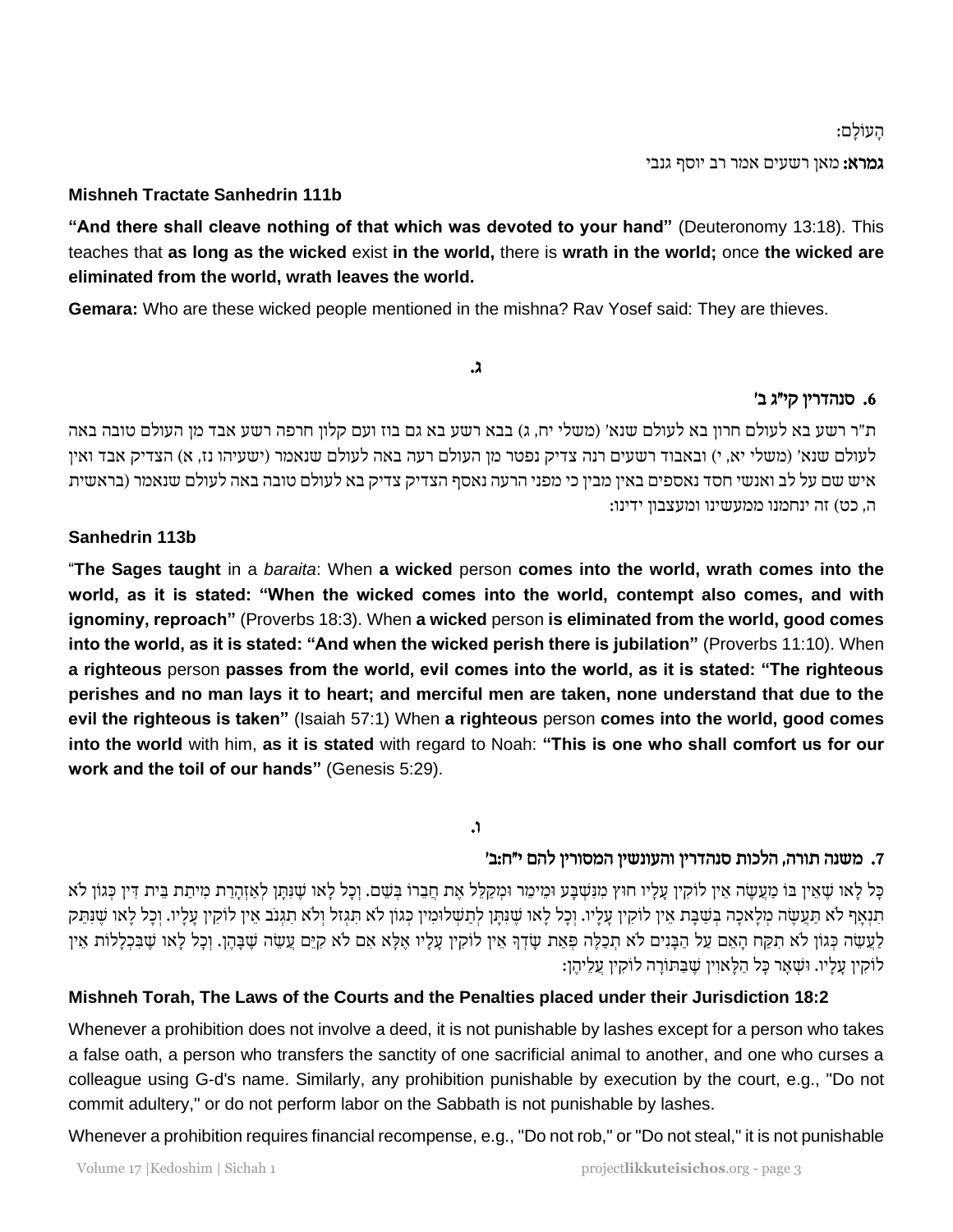by lashes. Whenever a prohibition can be corrected by the performance of a positive commandment, e.g., "Do not take the mother together with the offspring," or "Do not complete the reaping of the corners of your field," it is not punishable by lashes, unless one does not perform the positive commandment.

Similarly, a prohibition of a general nature is not punishable by lashes. All other Scriptural prohibitions are punishable by lashes.

ט.

## .8 בבא קמא ע״ט ב '

שאלו תלמידיו את רבן יוחנן בן זכאי מפני מה החמירה תורה בגנב יותר מגזלן אמר להן זה השוה כבוד עבד לכבוד קונו וזה לא השוה כבוד עבד לכבוד קונו כביכול עשה עין של מטה כאילו אינה רואה ואוזן של מטה כאילו אינה שומעת

## **Bava Kamma 79b**

**His students asked Rabban Yohanan ben Zakkai: For what reason was the Torah stricter with a thief than with a robber?** Only a thief is required to pay the double, fourfold, or fivefold payment, not a robber. Rabban Yoḥanan ben Zakkai **said to them** in response: **This one,** the robber, **equated the honor of** the **servant to the honor of his Master, and that one,** the thief, **did not equate the honor of** the **servant to the honor of his Master.** The robber fears neither G-d nor people, as he is not afraid to rob in public. The thief does not fear G-d but he does fear other people, which demonstrates that he is more concerned about humans than G-d. **As it were,** the thief **establishes the eye below,** i.e., G-d's eye, **as though it does not see, and the ear below,** i.e., G-d's ear, **as though it does not hear.**

#### .9 ירמיהו כ״ג : כ״ד

ַ יִּמְרֹיִסְּתֵרְ אִיָּשׁ בַּמִּסְתָּרְיֶם וַאֲנִי לְא־אֶרְאֶוּ נְאָם־ה': הֲלוֹא אֶת־הַשָּׁמַיָם וְאֶת־הָאָרֶץ אֲנִי מָלֵא נִאָם־ה':

## **Jeremiah 23:24**

If a man enters a hiding place, Do I not see him? —says Hashem. For I fill both heaven and earth —declares Hashem.

## .10 ברכות כ״ח ב '

ַּרְכָנוּ. אֲמַחֲלָה רַבִּי יוֹחַנַן בֶּן זַכָּאי נְכְנְסוּ תַּלְמִידֵיו לִבַקְרוֹ... אֲמִרוּ לוֹ: רַבֵּינוּ, בַּרְכֵנוּ. אַמַר לַהֵם: ״יְהִי רַצוֹן שֶׁתְּהָא מוֹרָא שָׁמַיִם עֲלֵיכֶם כְּמוֹרָא ָבְּשָׂר וַדָם״. אֲמְרוּ לוֹ תַּלְמִידַיו: עַד כָּאן? אַמַר לַהֵם: וּלְוַאי, תִּדְעוּ כְּשֵׁאַדַם עוֹבֵר עֲבֵירַה אוֹמֵר: ״שָׁלֹא יִרְאַנִי אַדַם״.

#### **Berakhot 28b**

**When Rabbi Yocḥanan ben Zakkai fell ill his students entered to visit him…** His students **said to him: Our teacher, bless us. He said to them: May it be** His **will that the fear of Heaven shall be upon you like the fear of flesh and blood. His students** were puzzled **and said: To that point** and not beyond? Shouldn't one fear G-d more? **He said to them: Would that** a person achieve that level of fear. **Know that when one commits a transgression, he says** to himself: I hope **that no man will see me.** If one is as concerned about avoiding shame before G-d as he is before man, he will never sin.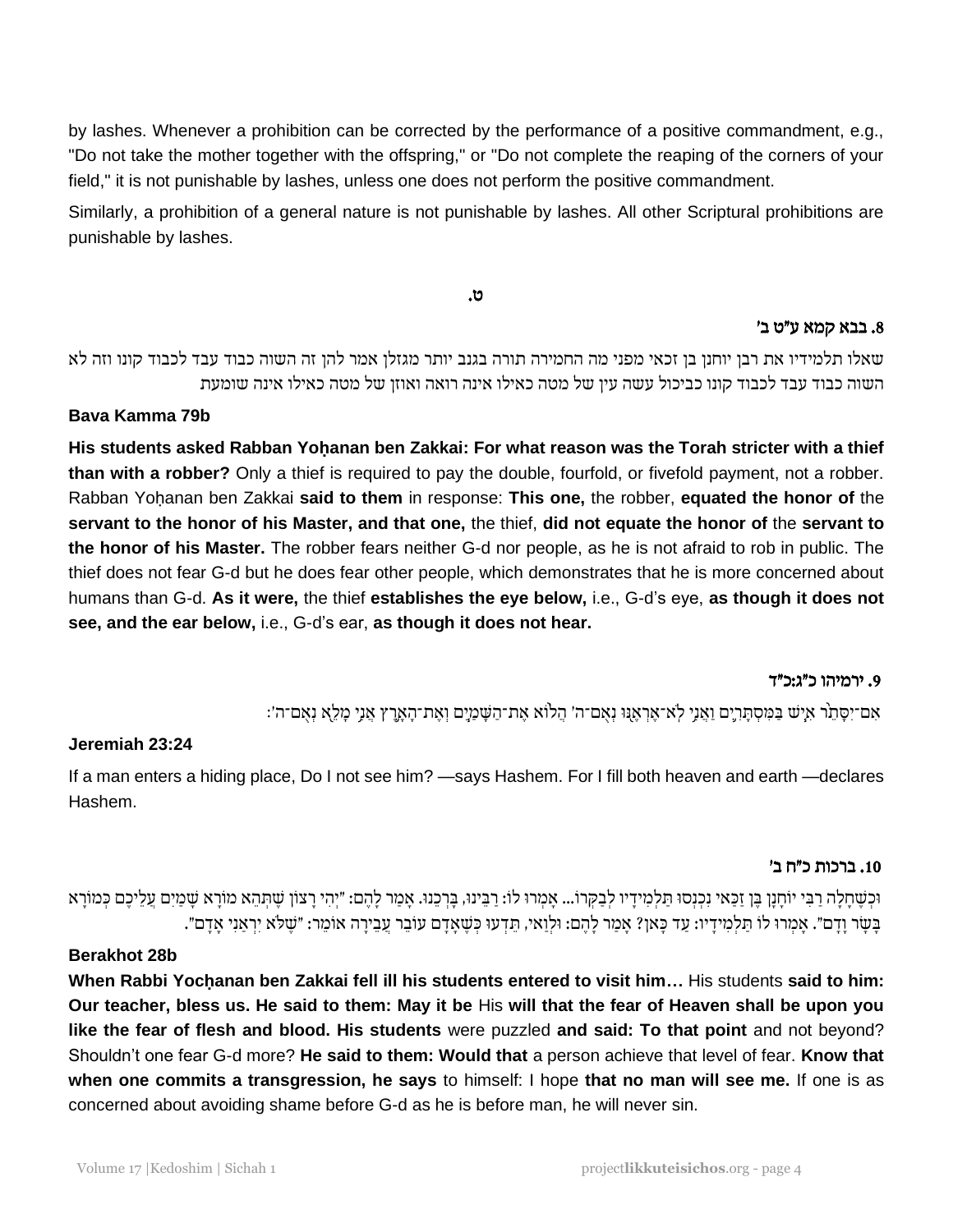#### .11 סנהדרין ב׳ א : - ב : ב׳

**מתני׳** דיני ממונות בשלשה גזילות וחבלות בשלשה נזק וחצי נזק תשלומי כפל ותשלומי ארבעה וחמשה בשלשה... סנהדרין גדולה היתה של שבעים ואחד וקטנה של עשרים ושלשה מנין לגדולה שהיא של שבעים ואחד שנאמר (במדבר יא, טז) אספה לי שבעים איש מזקני ישראל ומשה על גביהן ר' יהודה אומר שבעים ומנין לקטנה שהיא של עשרים ושלשה שנאמר )במדבר לה, כד) ושפטו העדה והצילו העדה עדה שופטת ועדה מצלת הרי כאן עשרים ומנין לעדה שהיא עשרה שנאמר (במדבר יד, כז) עד מתי לעדה הרעה הזאת יצאו יהושע וכלב ומנין להביא עוד שלשה ממשמע שנאמר )שמות כג, ב( לא תהיה אחרי רבים לרעות שומע אני שאהיה עמהם לטובה אם כן למה נאמר אחרי רבים להטות לא כהטייתך לטובה הטייתך לרעה הטייתך לטובה על פי אחד הטייתך לרעה על פי שנים ואין בית דין שקול מוסיפין עליהם עוד אחד הרי כאן עשרים ושלשה וכמה יהא בעיר ותהא ראויה לסנהדרין מאה ועשרים רבי נחמיה אומר מאתים ושלשים כנגד שרי עשרות:

## **Sanhedrin 2a-2b**

**MISHNA:** Cases concerning **monetary law** are adjudicated **by three** judges. Cases concerning **robbery and** personal **injury** are adjudicated **by three** judges. Cases concerning **damage** that one is responsible for because he or his property caused the damage are adjudicated by three judges as well. Likewise, cases concerning payment for **half the damage,** which is paid in the event that an ox whose owner has not been warned that it gored more than two times gores another animal (see Exodus 21:35); cases concerning **payment of double** the principal by a thief who was caught stealing (see Exodus 22:3); **and** cases concerning **payment of four or five** times the principal by a thief who slaughtered or sold a stolen ox or a lamb (see Exodus 21:37) are all adjudicated **by three** judges… The **Great Sanhedrin was** composed **of seventy-one** judges, **and a lesser** Sanhedrin was composed **of twenty-three. From where** is it derived **that the Great** Sanhedrin **was** composed **of seventy-one** judges? **As it is stated: "Gather Me seventy men of the Elders of Israel,** whom you know to be the Elders of the people and officers over them, and bring them into the Tent of Meeting, and they shall stand there with you" (Numbers 11:16), **and** together with **Moshe at the head of** this body, there are a total of seventy-one. **Rabbi Yehuda says:** Moshe was indeed at the head of the body, but he is not counted as part of the group. Consequently, a future Great Sanhedrin modeled after these Elders is to be composed of **seventy** judges. **And from where** is it derived **that a lesser** Sanhedrin **is** composed **of twenty-three** judges? **As it is stated: "And the congregation shall judge** between the assailant and the avenger…**and the congregation shall save** the manslayer from the hands of the avenger" (Numbers 35:24–25). Therefore, there must be **a congregation,** which consists of at least ten judges, that **judges** the accused and attempts to convict him, **and** there must be **a congregation,** also consisting of at least ten judges, which attempts to **save** the accused by finding him innocent. Together, **there are twenty** judges **here.** Before proceeding to derive the requirement for the final three judges, the mishna clarifies: **And from where** is it derived **that a congregation** consists **of** at least **ten** men? **As it is stated** concerning the spies: **"How long shall I bear with this evil congregation** that keep complaining about me?" (Numbers 14:27) There were twelve spies; **excluding Joshua and Caleb,** who did not complain, there would be ten men who are called: A congregation. Accordingly, the verses describing a congregation that attempts to convict the accused and a congregation that attempts to acquit him together add up to twenty judges. **And from where** is it derived **to bring three more** judges to the court? **From the implication of that** which **is stated: "You shall not follow a multitude to convict"** (Exodus 23:2), **I** would **derive that** I may not convict a person on the basis of a majority but **I should follow** the majority **to exonerate. If so, why is it stated** in the same verse: **"To incline after a multitude,"** from which it can be understood that the majority is followed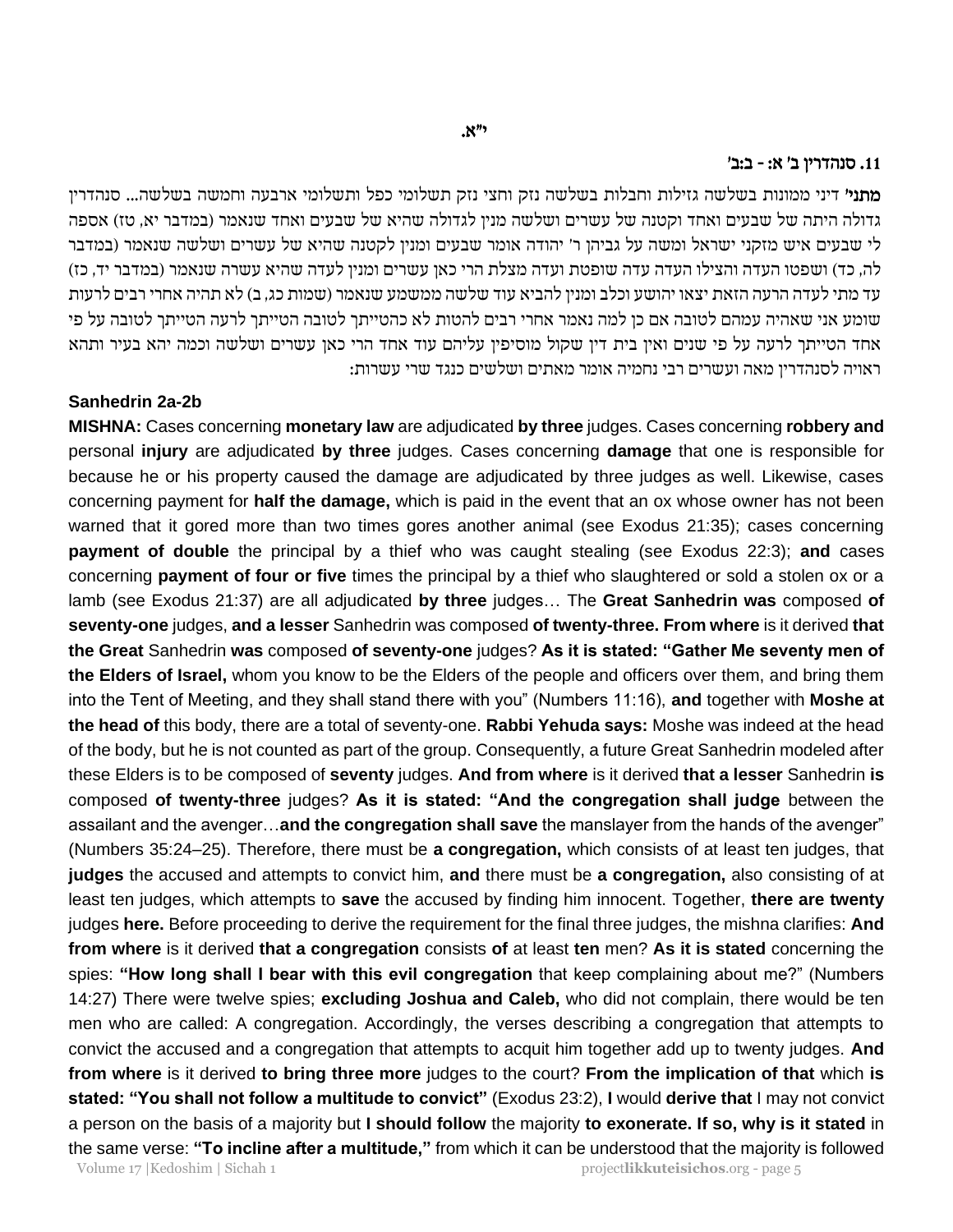in all cases? In order to resolve the apparent contradiction it must be explained: **Your inclination** after the majority **to exonerate is not like your inclination** after the majority **to convict. Your inclination** after the majority **to exonerate** can result in a verdict **by** a majority of **one** judge. But **your inclination** after the majority **to convict** a transgressor must be **by** a more decisive majority of at least **two.** Therefore, the court must have at least twenty-two judges. **And** since there is a principle that **a court may not** be composed of **an even** number of judges, as such a court may be unable to reach a decision, therefore **they add another one to them,** and **there are twenty-three** judges **here. And how many** men must **be in the city for** it **to be eligible for** a lesser **Sanhedrin? One hundred and twenty. Rabbi Neḥemya says: Two hundred and thirty, corresponding to the ministers of tens,** as outlined by Moshe and Yitro in the wilderness (Exodus, chapter 18). That is to say, each member of the Sanhedrin can be viewed as a judge with responsibility for ten residents. If there are not enough men in the city to enable this calculation, it would not be honorable to appoint a Sanhedrin, as their members will each preside over less than the minimum of ten residents.

## .12 דברים כ״א:כ״א

ּוֹּרְגָּמָהוּ כָּל־אַנְשֵׁיּ עִירוָ בְאֲבָנִים וָמֶת וּבְעַרְתָּ הָרָע מִקִּרְבֶֶּךְ וְכָל־יִשְׂרָאֵל יִשְׁמְעוּ וְיִרְאוּ: ָ

## **Deuteronomy 21:21**

Thereupon the men of his town shall stone him to death. Thus you will sweep out evil from your midst: all Israel will hear and be afraid.

# .13 תנא דבי אליהו פרק י " א

...לפי שהיה להם לסנהדרין גדולה שהניח משה ויהושע ופנחס בן אלעזר עימהם, לילך ולקשור חבלים של ברזל במותניהם ולהגביה בגדיהם למעלה מארכובותיהם ויחזרו בכל עיירות ישראל, יום אחד ללכיש, יום אחד לבית אל, יום אחד לחברון, יום אחד לירושלים וכן בכל מקומות ישראל. וילמדו את ישראל דרך ארץ בשנה ושתיים ובשלוש, עד שיתישבו ישראל בארצם. כדי שיתגדל ויתקדש שמו של הקב״ה...

## **Tanna Devei Eliyahu Chapter 11**

...Because there was the High Court of the Sanhedrin that Moshe, Yehoshua and Pinchas placed to go out, and to tie ropes of iron at their waists, to lift their clothes above their thighs and to return to every city of Yisrael, one day in Lachish, and one day in Chevron, one day in Bais El, one day in Yerushalayim, and, so, too, in all places of Yisrael, and they should teach Yisrael one matter in the first, second and third years in order to exalt and make special His name of the Holy One, Blessed is He.

# .14 משנה תורה , הלכות סנהדרין והעונשין המסורין להם ב׳: א׳

כ אין מעמידין בסנהדרין בין בגדולה בין בקטנה אלא אנשים חכמים ונבונים מופלגין בחכמת התורה בעלי דיעה מרובה יודעים קצת משאר חכמות כגון רפואות וחשבון ותקופות ומזלות ואיצטגנינות ודרכי המעוננים והקוסמים והמכשפים והבלי ע "ז וכיוצא באלו כדי שיהיו יודעים לדון אותם ואין מעמידין בסנהדרין אלא כהנים לויים וישראלים המיוחסים הראויים להשיא לכהונה שנאמר והתיצבו שם עמך בדומין לך בחכמה וביראה וביחס.

## **Mishneh Torah, The Sanhedrin and the Penalties within their Jurisdiction 2:1**